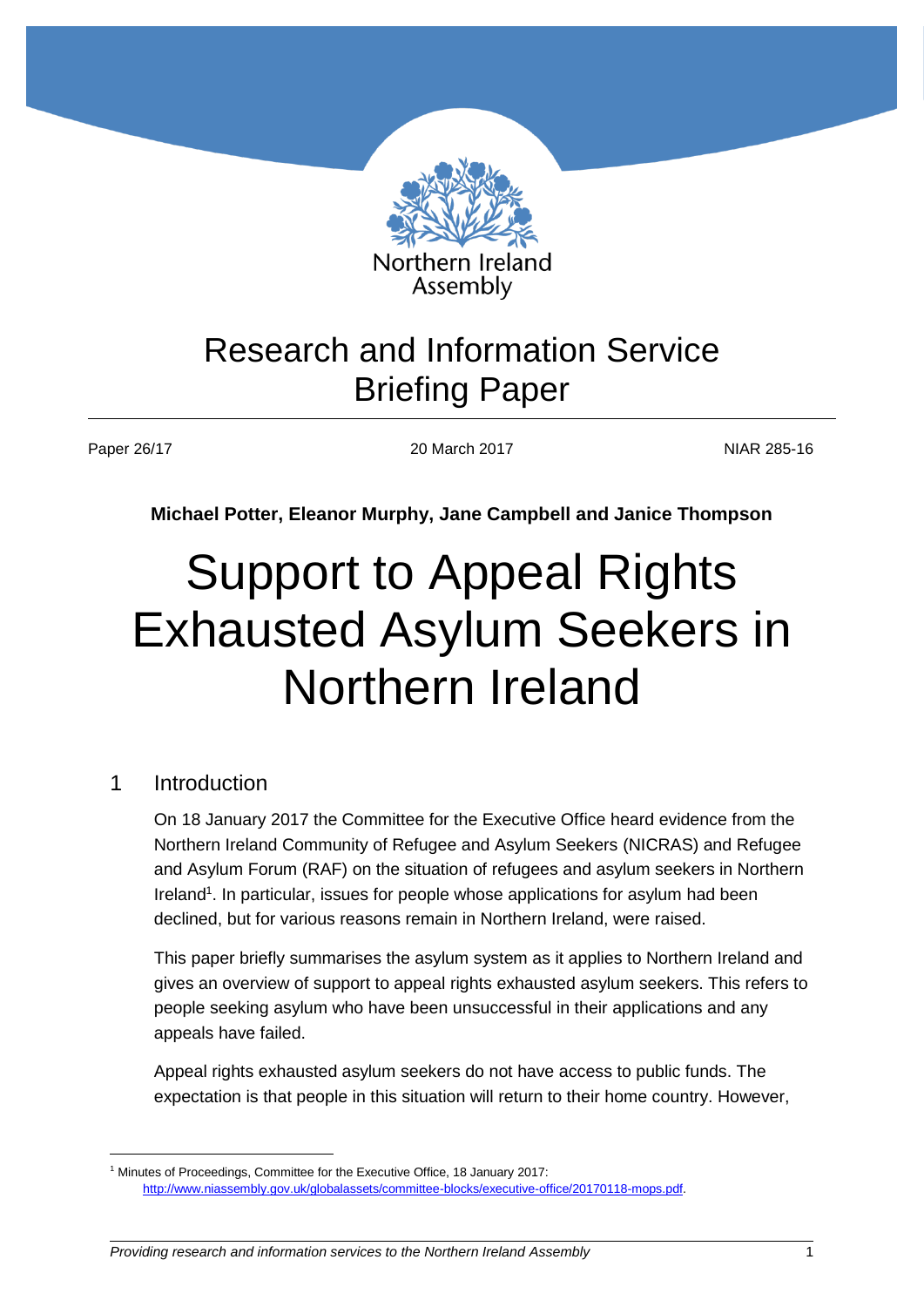there are circumstances under which people remain in the host country, despite having been refused asylum, including:

- The receiving country will not accept them
- There is no safe route of return
- Lack of documentation
- Gathering evidence for a follow-on application for asylum
- Lack of trust in the asylum system

This paper explores some options for the support of people in this situation.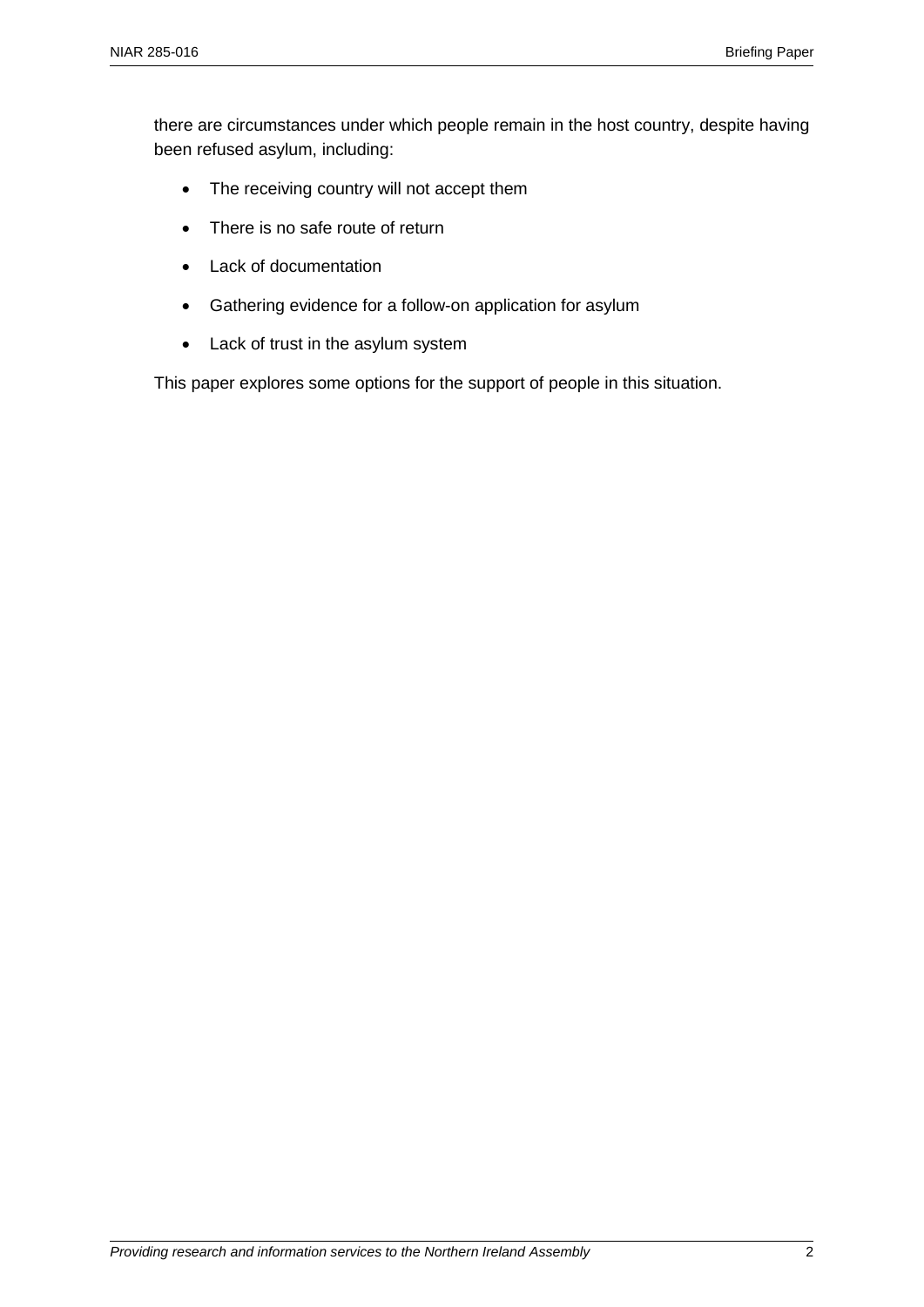$\overline{a}$ 

# 2 The Asylum System in Northern Ireland

Immigration law is an excepted matter and therefore not devolved. The asylum system<sup>2</sup> is provided for in the Immigration Rules<sup>3</sup>. The process of applying for asylum is summarised below<sup>4</sup>.



In 2015 35% of appeals were allowed. This has to a certain extent led to a lack of faith in the asylum system if a full third of decisions are assessed to be wrong, potentially sending people to countries where they would not be safe<sup>5</sup>.

<sup>&</sup>lt;sup>2</sup> For an overview of the refugee and asylum system in Northern Ireland, see Research and Information Service Research Paper 63/14 Refugees and Asylum Seekers in Northern Ireland, 6 June 2014[: http://www.niassembly.gov.uk/assembly](http://www.niassembly.gov.uk/assembly-business/research-and-information-service-raise/research-publications-2016/research-publications-2014/)[business/research-and-information-service-raise/research-publications-2016/research-publications-2014/.](http://www.niassembly.gov.uk/assembly-business/research-and-information-service-raise/research-publications-2016/research-publications-2014/)

<sup>&</sup>lt;sup>3</sup> Immigration Rules, Part 11: Asylum (paragraphs 326A to 352H): [https://www.gov.uk/guidance/immigration-rules/immigration](https://www.gov.uk/guidance/immigration-rules/immigration-rules-part-11-asylum)[rules-part-11-asylum.](https://www.gov.uk/guidance/immigration-rules/immigration-rules-part-11-asylum) 

<sup>4</sup> Summarised from 'Claim Asylum in the UK', Gov.UK website, accessed 6 September 2016[: https://www.gov.uk/claim-asylum.](https://www.gov.uk/claim-asylum) 

<sup>&</sup>lt;sup>5</sup> 'National statistics – Asylum: Asylum appeals', Gov.uk website[: https://www.gov.uk/government/publications/immigration](https://www.gov.uk/government/publications/immigration-statistics-october-to-december-2015/asylum#asylum-appeals)[statistics-october-to-december-2015/asylum#asylum-appeals.](https://www.gov.uk/government/publications/immigration-statistics-october-to-december-2015/asylum#asylum-appeals)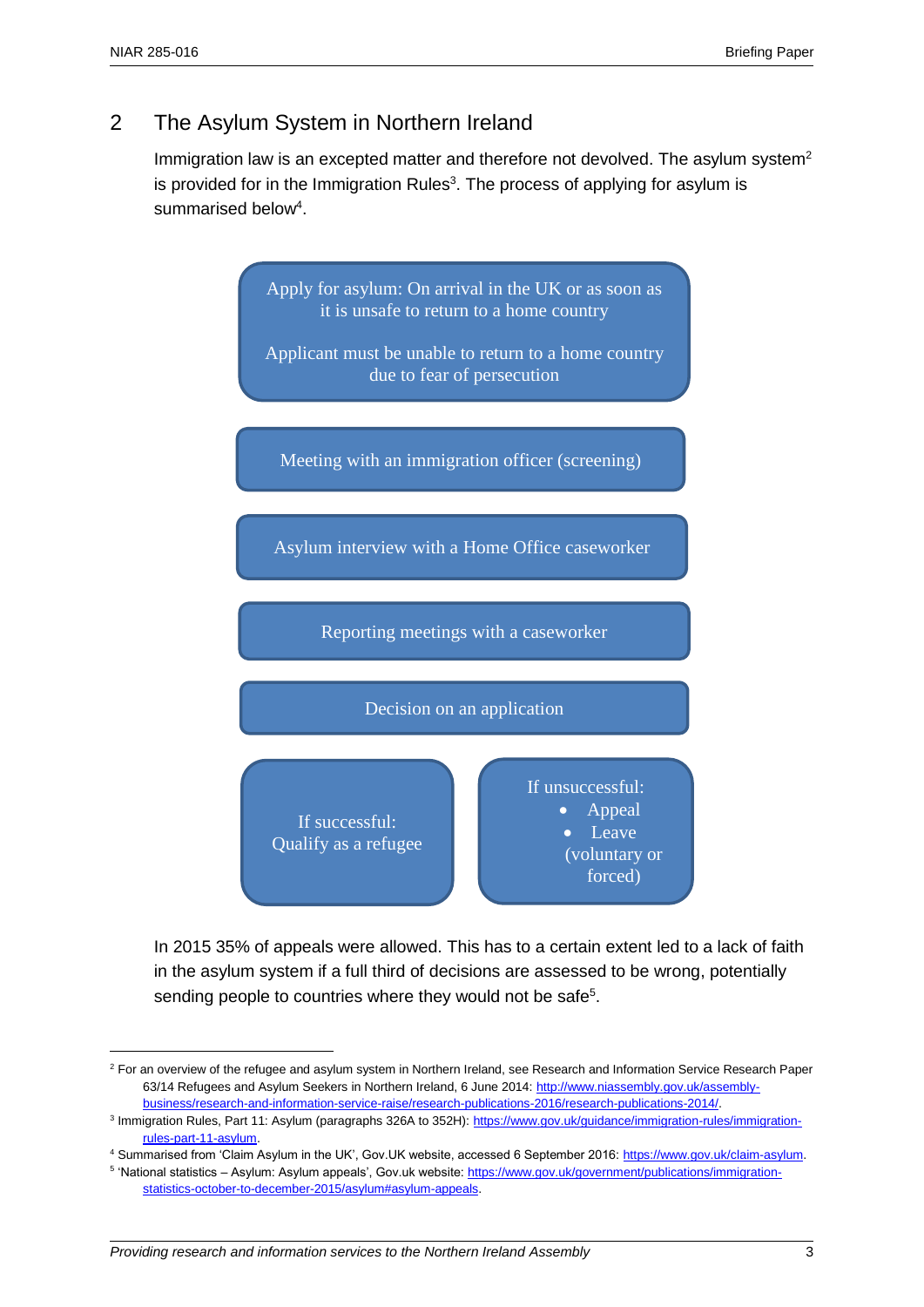## 3 Support to Appeal Rights Exhausted Asylum Seekers in Northern Ireland

#### **Support to Asylum Seekers in the UK**

Support to asylum seekers in the UK is provided for in the Immigration and Asylum Act 1999<sup>6</sup>. Section 95 provides for support to destitute asylum seekers (referred to as Section 95 support). People who have been refused asylum cease to receive support, but may apply for short-term support pending return to a home country<sup>7</sup>, except for those with children (under 18), who continue to receive support. Section 4 of the 1999 Act provides for the provision of accommodation and a pre-paid payment card for food and essential items to asylum seekers whose applications have failed, if eligible for such support<sup>8</sup>. Similarly, Section 21 of the National Assistance Act 1948<sup>9</sup> provides for local authorities to provide accommodation under certain circumstances.

UK Department of Health guidance indicates the trigger for free National Health Service (NHS) secondary care is those in receipt of Section 4 or Section 95 support<sup>10</sup>. There is no legal bar to registration for primary care, which is at the GP's discretion<sup>11</sup>.

The Immigration Act 2016 provides for the repeal of Section 4 of the 1999 Act<sup>12</sup>. Instead a new section is provided for (Section 98A) where support may be given to a failed asylum seeker who may be destitute and who may face a genuine obstacle to leaving the UK $13$ . Refusal of support in this instance will not be affected by the presence of an accompanying family.

#### **Northern Ireland**

 $\overline{a}$ 

This section summarises provision for rights appeal exhausted asylum seekers in Northern Ireland, in particular, access to social security benefits, accommodation and health care.

#### *Social Security Benefits*

'Refused' asylum seekers are not eligible for mainstream social security benefits including Housing Benefit. Even though social security matters are devolved to Northern Ireland under Section 87 of the Northern Ireland Act 1998<sup>14</sup>, immigration

9 National Assistance Act 1948: http://www.legislation.gov.uk/ukpga/Geo6/11-12/29/contents.

<sup>&</sup>lt;sup>6</sup> Immigration and Asylum Act 1999: http://www.legislation.gov.uk/ukpga/1999/33/contents.

<sup>&</sup>lt;sup>7</sup> 'Asylum support', Gov.uk website, accessed 8 September 2016: https://www.gov.uk/asylum-support/overview.

<sup>8</sup> UK Visas and Immigration (2015), *Asylum Support, Section 4 Policy and Process*, London: Home Office: [https://www.gov.uk/government/publications/asylum-support-section-4-policy-and-process.](https://www.gov.uk/government/publications/asylum-support-section-4-policy-and-process)

<sup>&</sup>lt;sup>10</sup> Department of Health (2015), Guidance on implementing the overseas visitor hospital charging regulations 2015, London: Department of Health[: https://www.gov.uk/government/publications/guidance-on-overseas-visitors-hospital-charging](https://www.gov.uk/government/publications/guidance-on-overseas-visitors-hospital-charging-regulations)[regulations.](https://www.gov.uk/government/publications/guidance-on-overseas-visitors-hospital-charging-regulations) 

<sup>11</sup> 'Patient registration for GP practices', British Medical Association website, accessed 8 September 2016: [https://www.bma.org.uk/advice/employment/gp-practices/service-provision/patient-registration-for-gp-practices.](https://www.bma.org.uk/advice/employment/gp-practices/service-provision/patient-registration-for-gp-practices)

<sup>&</sup>lt;sup>12</sup> Paragraph 1 of Schedule 11 of the Immigration Act 2016: [http://www.legislation.gov.uk/ukpga/2016/19/contents/enacted.](http://www.legislation.gov.uk/ukpga/2016/19/contents/enacted)

<sup>13</sup> Paragraph 13; see also Home Office (2015), *Reforming support for failed asylum seekers and other illegal migrants*, London: Home Office, p.5[: https://www.gov.uk/government/consultations/reform-of-support-for-failed-asylum-seekers-and-other](https://www.gov.uk/government/consultations/reform-of-support-for-failed-asylum-seekers-and-other-illegal-migrants)[illegal-migrants.](https://www.gov.uk/government/consultations/reform-of-support-for-failed-asylum-seekers-and-other-illegal-migrants)

<sup>&</sup>lt;sup>14</sup> Northern Ireland Act 1998: http://www.legislation.gov.uk/ukpga/1998/47/contents.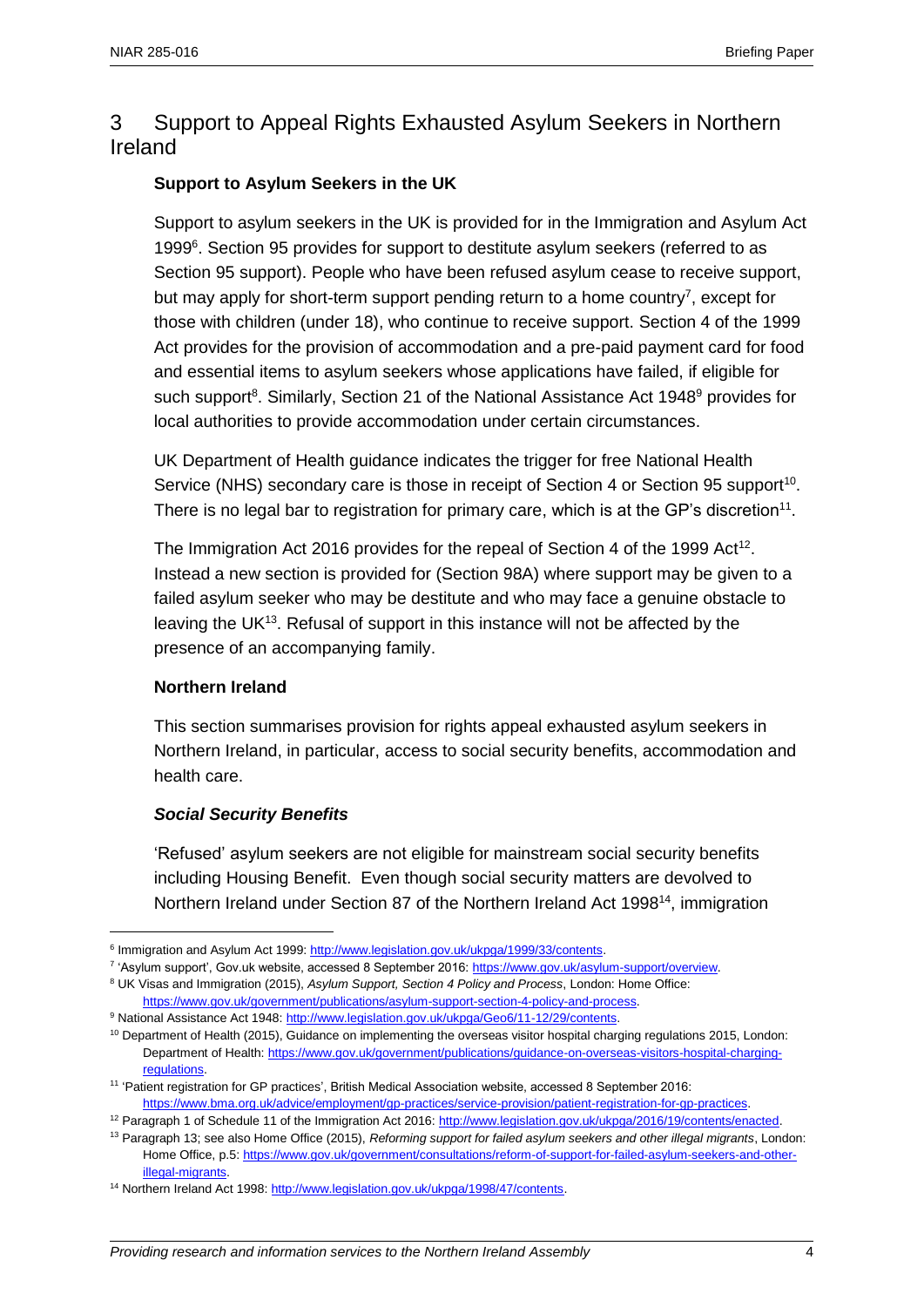policy remains within the competence of the UK Parliament. Therefore, there is limited opportunity for the Northern Ireland Executive, and agencies such as the Northern Ireland Housing Executive and Social Security Agency, to deviate from either social security or housing accommodation eligibility criteria in relation to refused asylum seekers.

#### *Accommodation*

With regards to homelessness amongst refused asylum seekers, Article 22(A) of the Housing (Northern Ireland) Order 1981<sup>15</sup> stipulates that the Housing Executive shall not allocate housing accommodation to a person from abroad if he/she is a person subject to immigration control who is ineligible for an allocation of housing accommodation by virtue of the terms of the Immigration Act 1999<sup>16</sup>. In March 2016, the then Minister for Social Development outlined further the position of the Northern Ireland Housing Executive in respect to refused asylum seekers who are homeless<sup>17</sup>:

*"The Housing Executive has no statutory authority to provide accommodation to failed Asylum Seekers or others with no recourse to public funds and must operate within the bounds of UK immigration law.* 

*Persons subject to immigration control and other persons from abroad with no recourse to public funds are entitled to free advice in relation to homelessness and the prevention of homelessness. This may include referring the applicant to other support agencies. If the Housing Executive has decided the homeless applicant is a person who is ineligible but believes they are destitute, and has a pre-existing care need or has children in the household, the Housing Executive may secure the services of the Department of Health, Social Services and public safety under the Health & Personal Social Services under the Children (Northern Ireland) Order 1995 to provide services for persons under 18 who are children in need. Therefore, the Housing Executive will make a referral to the relevant Health and Social Service Trust in such instances."*

#### *Health care*

 $\overline{a}$ 

It was formerly the case that appeals exhausted asylum seekers were only entitled to free emergency care, maternity care and treatment for infectious diseases. However, on 17 September 2014 an official of the Department of Health, Social Services and Public Safety (DHSSPS) briefed the Health Committee on proposed regulations<sup>18</sup>:

<sup>&</sup>lt;sup>15</sup> Housing (Northern Ireland) Order 1981[: http://www.legislation.gov.uk/nisi/1981/156/contents.](http://www.legislation.gov.uk/nisi/1981/156/contents)

<sup>&</sup>lt;sup>16</sup> Assembly Question for Written Answer (AQW 53175/11-16. Mr David McNarry MLA to the Minister for Social Development. Answered on 4 February 2016.

<sup>&</sup>lt;sup>17</sup> Assembly Question for Written Answer (AQW 54897/11-16). Mr Stephen Agnew MLA to the Minister for Social Development. Answered on 15 March 2016.

<sup>&</sup>lt;sup>18</sup> Committee for Health, Social Services and Public Safety, Official Report 17 September 2016: [http://www.niassembly.gov.uk/assembly-business/official-report/committee-minutes-of-evidence/session-2014-](http://www.niassembly.gov.uk/assembly-business/official-report/committee-minutes-of-evidence/session-2014-2015/september-2014/health-services-for-persons-not-ordinarily-resident-and-health-and-personal-social-services-regulations-hspps-officials/) [2015/september-2014/health-services-for-persons-not-ordinarily-resident-and-health-and-personal-social-services](http://www.niassembly.gov.uk/assembly-business/official-report/committee-minutes-of-evidence/session-2014-2015/september-2014/health-services-for-persons-not-ordinarily-resident-and-health-and-personal-social-services-regulations-hspps-officials/)[regulations-hspps-officials/.](http://www.niassembly.gov.uk/assembly-business/official-report/committee-minutes-of-evidence/session-2014-2015/september-2014/health-services-for-persons-not-ordinarily-resident-and-health-and-personal-social-services-regulations-hspps-officials/)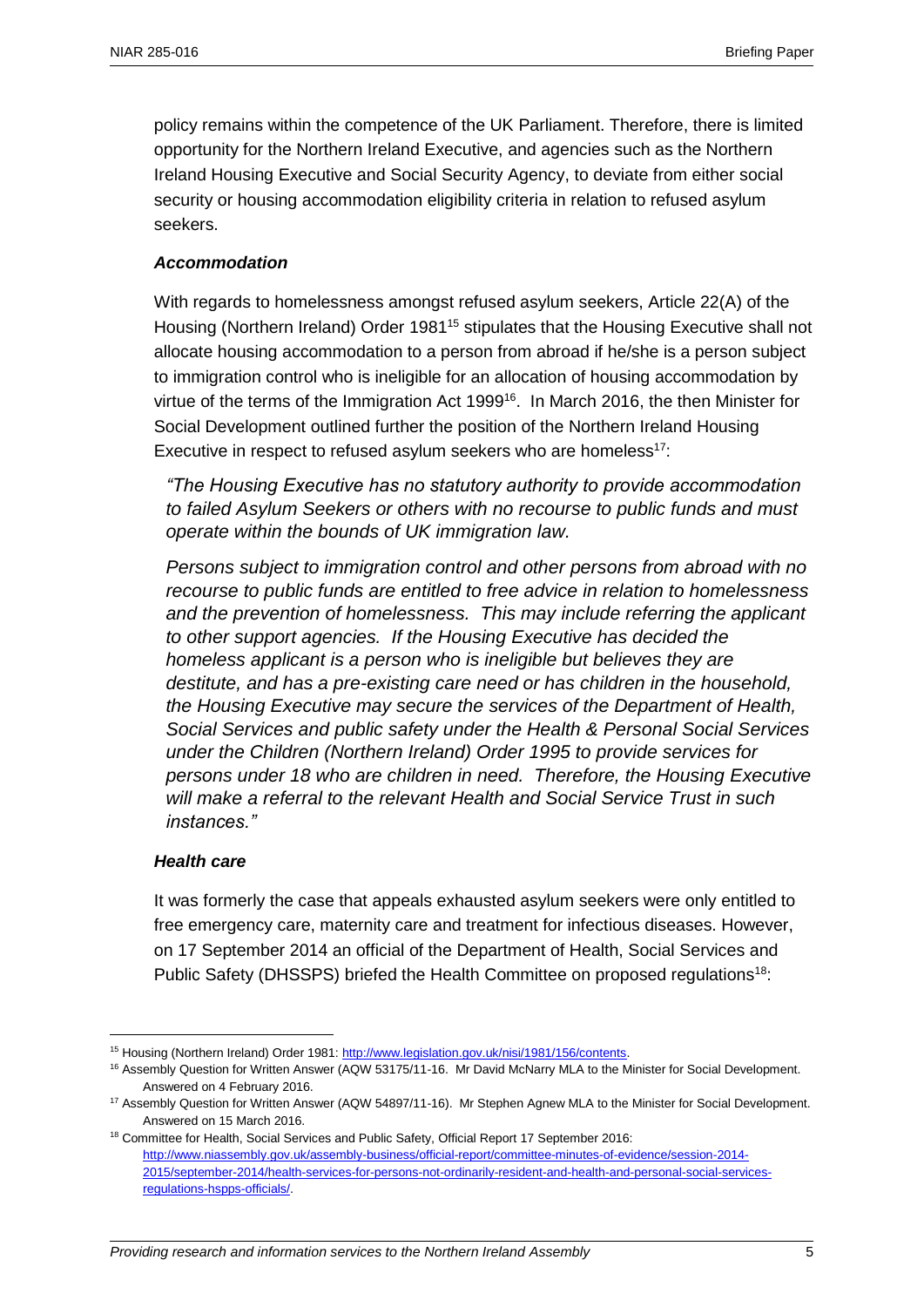*"The regulations will be drafted in such a way as to provide primary care and secondary care for an asylum seeker who has made an application. That is all that the regulations will say. It has been agreed that primary care and secondary care will be provided up until deportation papers have been presented to the person."*

The official continued:

*"Quite simply, the legislation will leave it that anybody who makes an application for asylum will be entitled to free primary and secondary health care. That will apply if they have made an application; it will not matter whether their application has been approved or turned down. So, that includes all asylum seekers."*

Paragraph 9(b) of the Provision of Health Services to Persons Not Ordinarily Resident Regulations (Northern Ireland) 2015 provides for primary and secondary care of all asylum seekers.

#### **Visitors exempt from charges – refugees, asylum seekers and children in care**

9. No charge may be made or recovered in respect of any services forming part of health services provided to a visitor who—

- (a) has been granted temporary protection, asylum or humanitarian protection under the immigration rules made under section 3(2) (general provisions for regulation and control) of the Immigration Act 1971(19);
- (b) has made an application to be granted temporary protection, asylum or humanitarian protection under those rules; or
- (c) is a child, taken into the care of an authority under the Children (Northern Ireland) Order 1995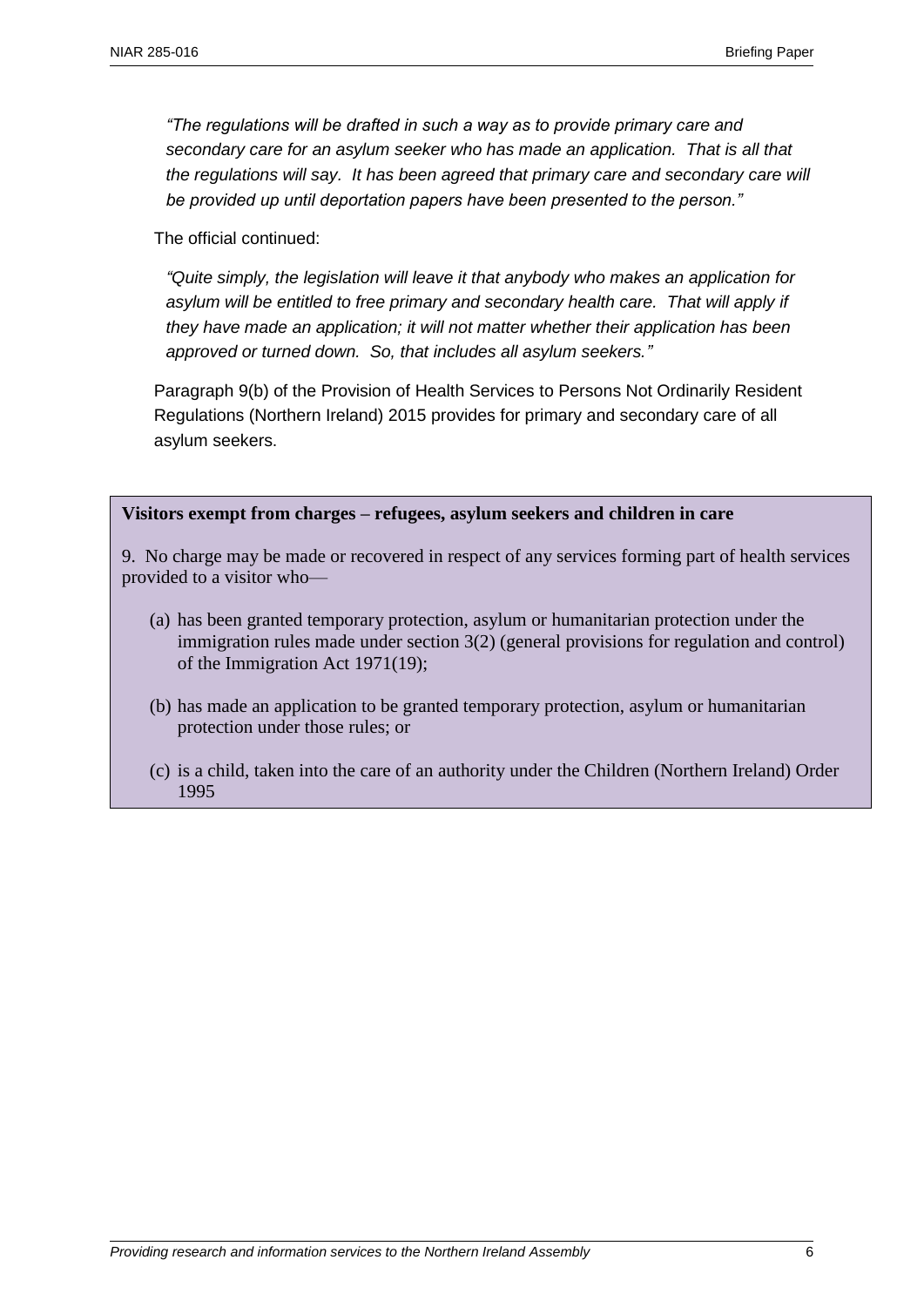### 4 Other Jurisdictions

This section briefly summarises arrangements in other jurisdictions.

#### **Scotland**

As in the rest of the UK, if an asylum claim fails and Section 4 support is refused, then statutory support ends<sup>19</sup>.

Guidance in relation to NHS treatment in Scotland states<sup>20</sup>:

*"Anyone who has made a formal application for asylum, whether pending or unsuccessful, is entitled to treatment on the same basis as a UK national who is ordinarily resident in Scotland while they remain in the country. If their application to remain in the UK is successful, they will be granted refugee status and will continue to be exempt from NHS charges on the same basis as a person ordinarily resident in Scotland*."

Registration for primary care is at the discretion or GPs, secondary care is free for all applicants regardless of outcome.

#### **Wales**

As with Scotland, Section 4 support is the only statutory recourse for support if an asylum application fails.

Guidance by Primary Care Quality states<sup>21</sup>:

*Wales Government issued new Regulations in 2009 stating that any person in Wales who has claimed asylum (regardless of the outcome) falls within the overseas exemption category and therefore cannot be charged for treatment prior to repatriation*.

Registration for primary care is at the discretion or GPs, secondary care is free for all applicants regardless of outcome.

#### **Republic of Ireland**

 $\overline{a}$ 

Asylum seekers are handled through the Direct Provision system, where they are provided with accommodation, meals, medical care and financial support. Those whose applications have failed remain in Direct Provision on a discretionary basis until they are deported and therefore continue to receive support up to that point<sup>22</sup>.

<sup>19</sup> 'Getting support if your asylum claim fails', Shelter Scotland website, accessed 8 September 2016: [http://scotland.shelter.org.uk/get\\_advice/advice\\_topics/finding\\_a\\_place\\_to\\_live/asylum\\_seekers\\_and\\_refugees/support\\_fo](http://scotland.shelter.org.uk/get_advice/advice_topics/finding_a_place_to_live/asylum_seekers_and_refugees/support_for_failed_asylum_seekers/getting_support_if_your_asylum_claim_fails) [r\\_failed\\_asylum\\_seekers/getting\\_support\\_if\\_your\\_asylum\\_claim\\_fails.](http://scotland.shelter.org.uk/get_advice/advice_topics/finding_a_place_to_live/asylum_seekers_and_refugees/support_for_failed_asylum_seekers/getting_support_if_your_asylum_claim_fails)

<sup>20</sup> Healthcare Policy and Strategy Directorate (2010), *Overseas visitors' liability to pay charges for NHS chare and services*, CEL 09 (2010), Edinburgh: Healthcare Policy and Strategy Directorate.

<sup>&</sup>lt;sup>21</sup> Primary Care Quality (2016), Access to NHS services by Asylum Seekers, Failed Asylum Seekers and Refugees; A brief guide for General Medical Practices (GMP's), Cardiff: Public Health Wales, p.3.

<sup>&</sup>lt;sup>22</sup> Communication from the Oireachtas Research Service, 7 September 2016.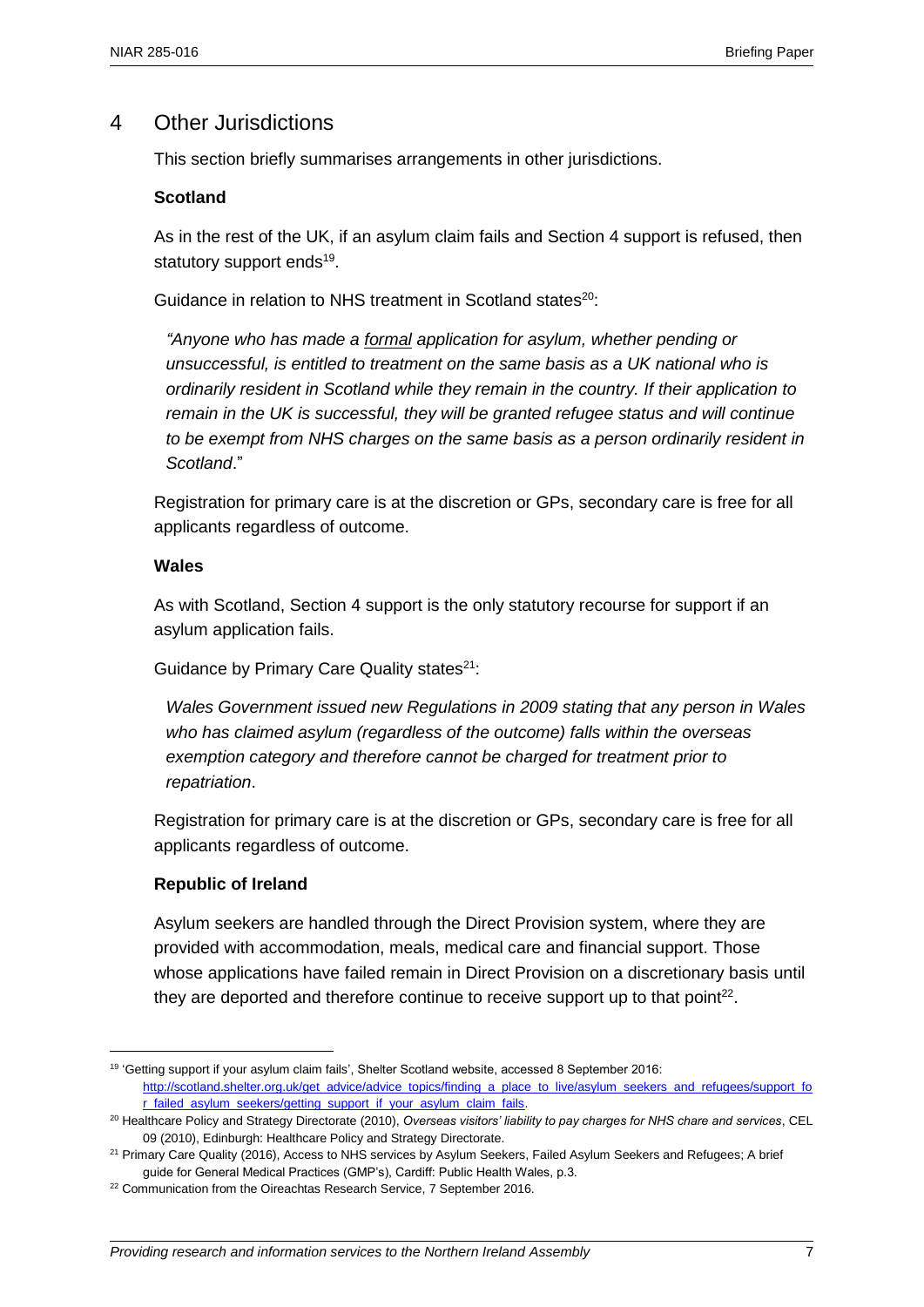The following table summarises support to rights appeal exhausted asylum seekers in Northern Ireland, England, Scotland, Wales and the Republic of Ireland.

|          | Accommodation                                                   | Health care                                                                              | <b>Financial support</b>         |  |
|----------|-----------------------------------------------------------------|------------------------------------------------------------------------------------------|----------------------------------|--|
| ΝI       | Section 4 support if<br>eligible, otherwise<br>free advice only | Free primary and<br>secondary care                                                       | Section 4 support if<br>eligible |  |
| England  | Section 4 support if<br>eligible                                | Charges apply for<br>secondary care (other<br>than emergency); no<br>bar to primary care | Section 4 support if<br>eligible |  |
| Scotland | Section 4 support if                                            | Free primary and                                                                         | Section 4 support if             |  |
|          | eligible                                                        | secondary care                                                                           | eligible                         |  |
| Wales    | Section 4 support if                                            | Free primary and                                                                         | Section 4 support if             |  |
|          | eligible                                                        | secondary care                                                                           | eligible                         |  |
| Rol      | <b>Direct Provision</b>                                         | <b>Direct Provision</b>                                                                  | <b>Direct Provision</b>          |  |
|          | (discretionary)                                                 | (discretionary)                                                                          | (discretionary)                  |  |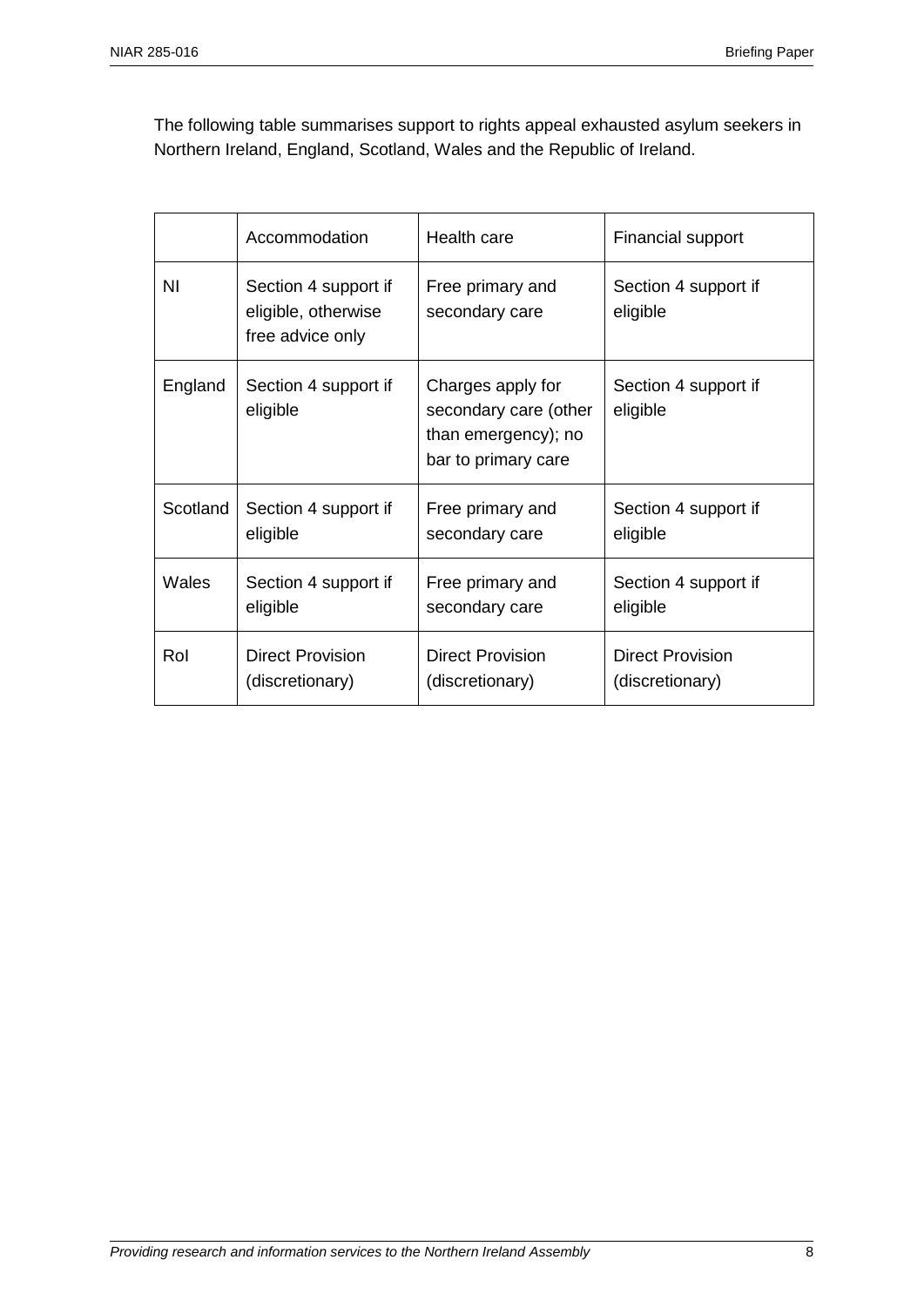$\overline{a}$ 

# 5 Options for Additional Support

Broadly speaking, access to health care for appeals exhausted asylum seekers have been addressed through the 2015 Regulations. Formal financial support is a challenge, although a combination of the Crisis Fund and private charity has to some degree alleviated destitution in this respect. The key challenge remains access to accommodation. This section summarises some of options for additional support.

**Direct negotiations with the UK Government:** The Northern Ireland Executive is significantly constrained by legislation which prevents it from providing refused asylum seekers with access to social security benefits, social housing and other of sources of support which require public funding. Direct discussions between the NI Executive and the UK Government may be the only means by which significant flexibilities can be negotiated. The Scottish Government is currently in discussions with the UK Government on greater devolved powers in relation to the operation of asylum support. This is a result of the outworking of the Smith Commission Report on further devolution of powers to the Scottish Parliament.

#### *The Smith Commission explained*

Following the outcome of the Scottish independence referendum, the Prime Minister announced the appointment of Lord Smith to take forward proposals made in a joint declaration by the three pro-union parties of more powers for the Scottish Parliament in the event of a 'No' vote. Lord Smith was tasked with producing a report with recommendations for further devolution of powers to strengthen the Scottish Parliament within the UK. Greater devolved (non-legislative) powers in respect of asylum support was one (of many other issues) identified in the report.

The table below provides a summary of the issues identified in the Smith Commission report along with the Government's position as at January 2016.

| Issue  | Smith Agreement provision <sup>23</sup>                                                                                                                                                                                | Progress (January 2016) <sup>24</sup>                                                                                                                                                                                                                                                                                                                                      |
|--------|------------------------------------------------------------------------------------------------------------------------------------------------------------------------------------------------------------------------|----------------------------------------------------------------------------------------------------------------------------------------------------------------------------------------------------------------------------------------------------------------------------------------------------------------------------------------------------------------------------|
| Asylum | 96 (4) explore with respect to asylum:<br>(a) Different powers being in place in<br>Scotland for asylum seekers to<br>access accommodation and financial<br>support and advice.<br>(b) Being able to lodge from within | The provision of accommodation and advice<br>(a)<br>are subject to contractual arrangements<br>with third party suppliers. It is not possible<br>to vary the arrangements mid-contract.<br>The Asylum system is a UK, i.e. state<br>obligation and function. It is not feasible to<br>envisage a situation whereby asylum<br>seekers in the UK receive different levels of |
|        | Scotland an asylum claim to the<br>Home Office.                                                                                                                                                                        | benefit based on their post-code.                                                                                                                                                                                                                                                                                                                                          |

<sup>&</sup>lt;sup>23</sup> Smith Commission Report [\(http://webarchive.nationalarchives.gov.uk/20151202171017/https:/www.smith](http://webarchive.nationalarchives.gov.uk/20151202171017/https:/www.smith-commission.scot/smith-commission-report/)[commission.scot/smith-commission-report/.](http://webarchive.nationalarchives.gov.uk/20151202171017/https:/www.smith-commission.scot/smith-commission-report/)

<sup>&</sup>lt;sup>24</sup> Smith Commission Agreement: Non-legislative and additional issues for consideration [www.parliament.uk/business/publications/written-questions-answers-statements/written-statement/Commons/2016-01-](http://www.parliament.uk/business/publications/written-questions-answers-statements/written-statement/Commons/2016-01-11/HCWS458/) [11/HCWS458/.](http://www.parliament.uk/business/publications/written-questions-answers-statements/written-statement/Commons/2016-01-11/HCWS458/)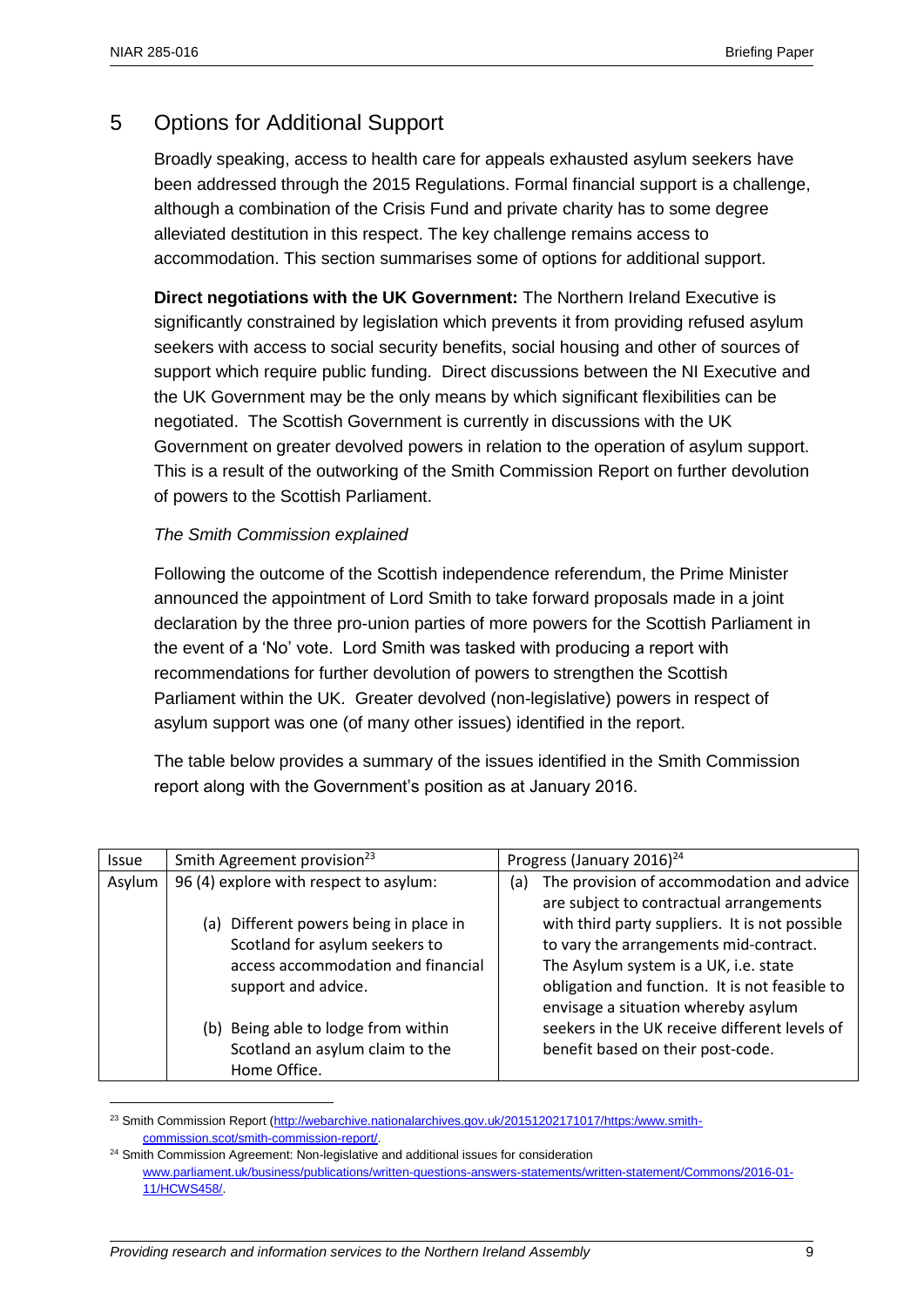| (c) MSPs being able to represent<br>directly to UK Visas and Immigration<br>Enforcement their concerns with<br>respect to devolved matters<br>affecting their constituents. | (b) | All individuals wishing to lodge an in-<br>country asylum claim are required to report<br>for the asylum screening unit in Croydon<br>unless there are reasons for the screening<br>to take place elsewhere. In Scotland those<br>individuals who are assessed as being<br>vulnerable are screened locally. Work has<br>taken place with partners to ensure that<br>applicants are aware of this process when<br>they seek to make an asylum application.<br>Migrant Helpline and local social work<br>teams, who receive asylum applications,<br>make their own assessment on vulnerability<br>before referring to the Glasgow asylum<br>team for screening. |
|-----------------------------------------------------------------------------------------------------------------------------------------------------------------------------|-----|---------------------------------------------------------------------------------------------------------------------------------------------------------------------------------------------------------------------------------------------------------------------------------------------------------------------------------------------------------------------------------------------------------------------------------------------------------------------------------------------------------------------------------------------------------------------------------------------------------------------------------------------------------------|
|                                                                                                                                                                             | (c) | With regards to MSPs correspondence, UK<br>Visas and Immigration responds to<br>enquiries on immigration cases raised by all<br>levels of elected representatives and peers.<br>The Home Office recommends that<br>constituents with immigration enquiries use<br>their Member of Parliament for the<br>speediest response through one of the<br>UKVI's six MP Account Management teams<br>across the UK.                                                                                                                                                                                                                                                     |

The Scottish Communities Minister, revealed in a Scottish Parliamentary Question in August 2016, that *"in the period since the Smith Commission's report was published, the Scottish Government have sought to progress the recommendation on issues relating to asylum seekers….this has been done through meetings…This intergovernment work with the UK Government on asylum issues is ongoing, and Scottish Government and Home Office officials are in close contact to take forward further discussion on the Smith Commission's recommendations"*. 25

**Homelessness Advice and Assistance**: Section 2 of the Housing (Amendment) Act (Northern Ireland) 2010<sup>26</sup> requires the Housing Executive to ensure that advice about homelessness, and the prevention of homelessness, is available free of charge to any person in Northern Ireland. It further enables the Housing Executive to pay grants or to make loans or other assistance available to persons providing such advice. The Housing Executive may assist the advice provider, who is providing advice on behalf of the Department to:

Use premises belonging to the Executive;

 $\overline{a}$ 

<sup>&</sup>lt;sup>25</sup> Scottish Parliament Question (S5W-00979) Linda Fabiani. Lodged 22 June 2016.

<sup>&</sup>lt;sup>26</sup> Housing (Amendment) Act (Northern Ireland) 2010: http://www.legislation.gov.uk/nia/2010/9/contents.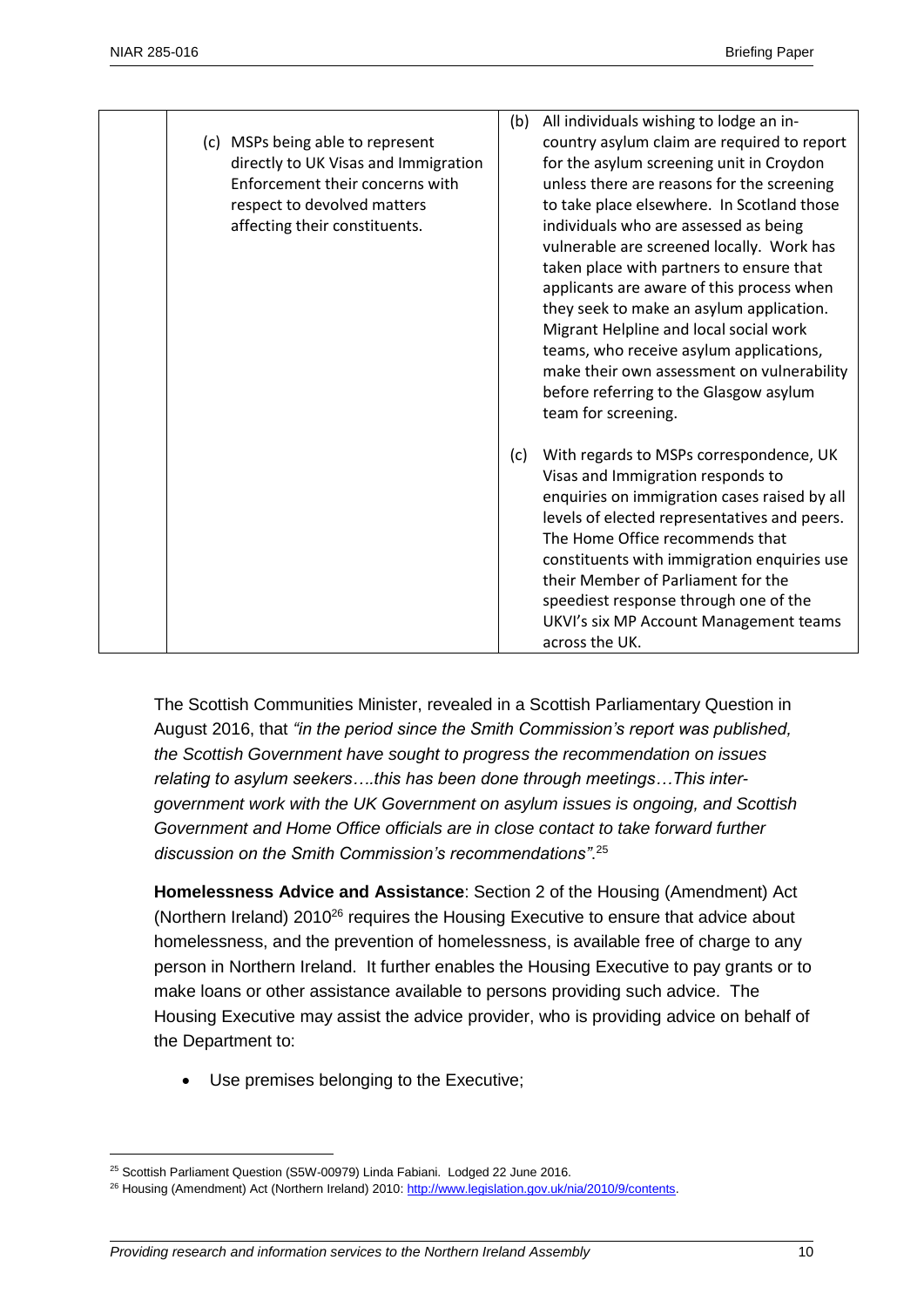$\overline{a}$ 

- Make available furniture or other goods (e.g. by way of gift, loan or otherwise); and
- Make available the services of staff employed by the Executive.

In relation to the form and context of the advice, the Housing Executive must have regard to any guidance issued by the Department.

**Initiatives and funding for the not-for-profit sector:** refused asylum seekers have 'no recourse to public funds' (NRPFs). Legal opinion obtained by the Association of Charitable Foundations, the Joseph Rowntree Trust and the Joseph Rowntree Housing Trust argues that the meaning and use of the term 'public funds' is far narrower than may be thought.

The legal opinion highlights that there is much confusion around the term 'public funds' and what exactly this entails. The legal opinion states that the definition of 'public funds' includes, for example, access to Housing Benefit (and a list of other social security benefits), and allocation of social housing and homelessness assistance<sup>27</sup>. However, it argues that:

*"Nothing else constitutes 'public funds'. Any other money derived from the public purse and used in some way for the support of persons subject to immigration control, such as a grant or allocation of funds to build or otherwise supply residential accommodation, does not fall within the definition of 'public funds' used for Immigration Rules purposes".*

The interpretation and application of immigration legislation is a very complex area of law. Unfortunately, it is not within the remit of the Northern Ireland Assembly Research and Information Service (RaISe) to provide legal advice and so we are not a position to comment on the accuracy of the interpretation of the legislation set out in the legal opinion.

However, it is clear that this is an area that could be explored further in terms of its potential for the Northern Ireland Executive to use block grants funding to either (a) directly provide funding and resources through statutory agencies or (b) provide funding and resources to non-for-profit organisations to support destitute refused asylum seekers in accordance with immigration law. In particular, the Housing Executive might look at the extent to which the Supporting People programme<sup>28</sup> is constrained by restrictions on persons with no access to public funds.

Is it legally feasible for the Northern Ireland Executive to provide funding to assist nonprofit organisations to build capacity and infrastructure to provide accommodation and support services to refused asylum seekers? A recent report produced on behalf of 'Housing Justice' highlights a range of accommodation and support models for people

<sup>&</sup>lt;sup>27</sup> Adrian Berry (2015) 'In the matter of an opinion requested by the Association of Charitable Foundations, the Joseph Rowntree Trust and the Joseph Rowntree Housing Trust', Garden Court Chambers, 13 July 2015.

<sup>&</sup>lt;sup>28</sup> 'What does the Supporting People Programme do?', NI Housing Executive website, accessed 23 September 2016: [http://www.nihe.gov.uk/index/advice/supporting\\_people.htm.](http://www.nihe.gov.uk/index/advice/supporting_people.htm)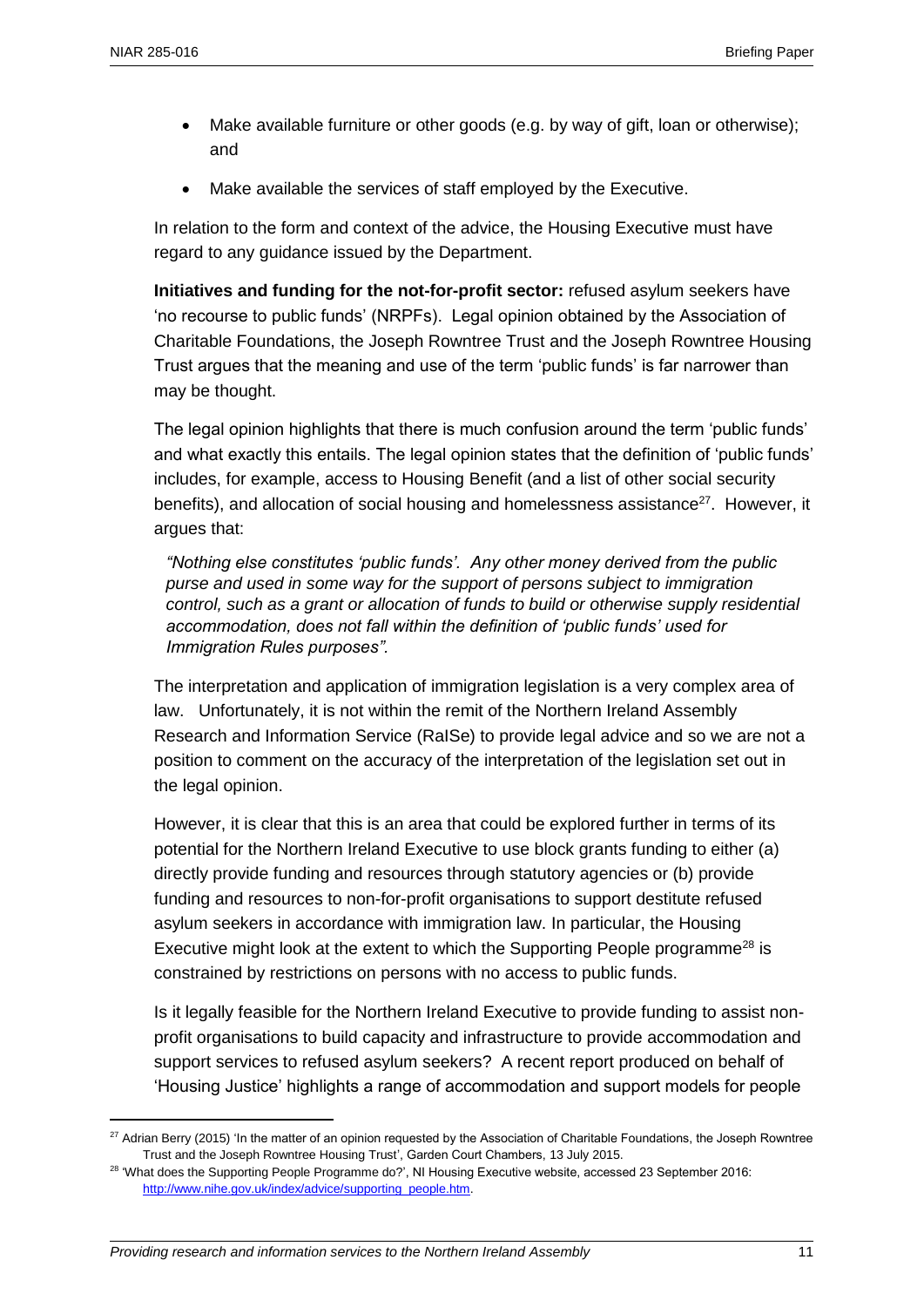with no recourse to public funds. The suitability and legality of providing funding to non-profit organisations to provide such initiatives in Northern Ireland could be explored.

Examples of accommodation models set out in the report included<sup>29</sup>:

- *Housing Association accommodation* Social services covering an area of relatively low housing demand and rents negotiated with housing associations to offer occasional vacant properties for a peppercorn rent<sup>30</sup> for those who have no recourse to public funds.
- *'Hosting'* offering accommodation to destitute migrants in the homes of volunteer 'hosts' i.e. using spare rooms in private residential housing to 'host' an individual or families. This should be accompanied with the provision of a basic package of support including health and legal advice. Hosting could be used as a form of emergency and short-term accommodation. There are many factors to consider in such initiatives such as using a recognised referral agency; criteria for excepting people into such as scheme. Requires investment in terms of setting up an infrastructure, volunteer support and public liability insurance.
- *Acquiring a property* assisting a non-profit organisation with purchasing or leasing for free, accommodation for use by those with no recourse to public funds. Bearing in mind this will require property management responsibilities for the organisation. According to the report some organisations have leased properties from housing associations or churches which have included housing management and/or repairs as part of the leasing agreement.
- *Ethical property guardians:* whereby an organisation legally uses vacant properties e.g. empty churches to provide accommodation to destitute migrants. In return that organisation will act as caretaker to the property with an assurance that the building can be made vacant at reasonably short notice.

 $\overline{a}$ 

<sup>&</sup>lt;sup>29</sup> Ceri Hutton and Sue Lukes (2015) *Models of accommodation and support for migrants with no recourse to public funds (NRPF): A resource for practitioners and groups who want to get involved*, Coventry: Housing Rights.

<sup>&</sup>lt;sup>30</sup> I.e. a very small sum.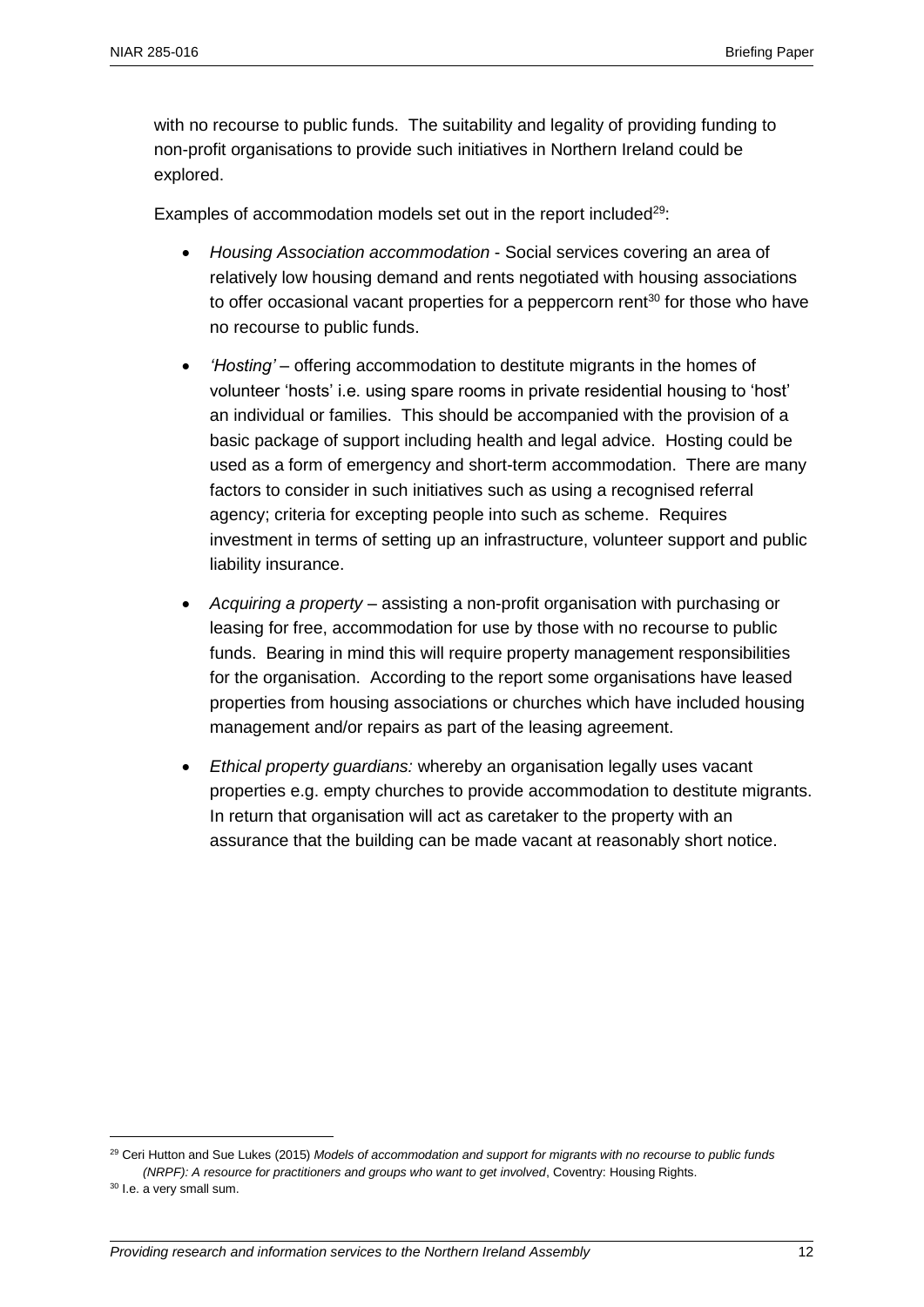#### 6 Overview

This section gives a broad summary of support to appeal rights exhausted asylum seekers in Northern Ireland and suggests a range of opportunities for support.

Currently, appeal rights exhausted asylum seekers can have access to the following support in Northern Ireland:

Financial support There is no access to social security benefits. Destitute refused asylum seekers can receive support from private charities, community organisations and churches. There is the Crisis Fund, managed by the British Red Cross, but a very small proportion of recipients of the Fund are refused asylum seekers and this is not a permanent arrangement<sup>31</sup>. Food is provided by homelessness organisations in Belfast and in some other cities and towns in Northern Ireland. Food banks are also a source of support.

Health Care Access to primary care is free, but discretionary, and access to secondary and emergency care is free.

Accommodation The position of the Housing Executive is that a lack of recourse to public funds disqualifies for anything more than homelessness advice. Accommodation may be provided by private charities, community organisations and churches and the Crisis Fund can pay for accommodation.

Beyond the humanitarian argument, there is a case that can be put in favour of the provision of basic needs, otherwise the resulting decline in health will create additional costs on the health system. The provision of accommodation remains the most problematic.

Options for change might be as follows:

- Negotiation with the UK to exempt the Housing Executive of legislation barring provision of accommodation to appeal rights exhausted asylum seekers
- Alternative arrangements for the in-kind provision of facilities and/or services
- Additional investment in or funding of alternative housing provision, such as in the not-for-profit sector

The Immigration Act 2016 provides for the withdrawal of Section 4 support for families in the event of appeal rights being exhausted. There may be opportunities to engage on the issue when Legislative Consent Motions are brought before the Northern Ireland Assembly for the commencement of aspects of this legislation.

Legal challenge under the European Convention on Human Rights (ECHR) may be an option in some circumstances, for example:

 $\overline{a}$ 

<sup>&</sup>lt;sup>31</sup> Information from the British Red Cross 12 September 2016.